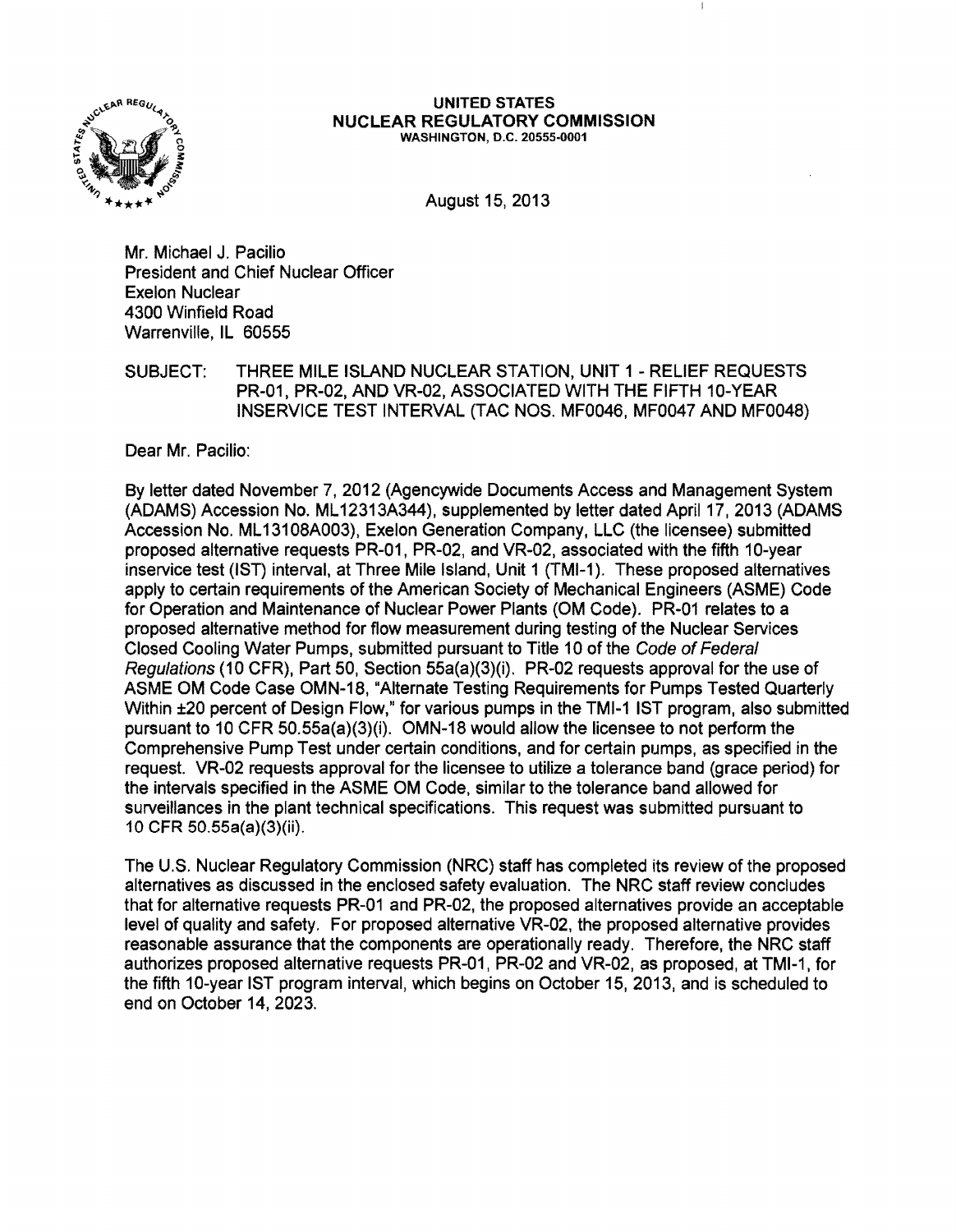M. Pacilio - 2

If you have any questions, please contact the TMI-1 Project Manager, Mr. Peter J. Bamford, at 301-415-2833.

Sincerely,

Modige

Veronica Plant Licensing Rodriguez, Acti<del>ng C</del>hief Branch 1-2 Division of Operating Reactor Licensing Office of Nuclear Reactor Regulation

 $\mathbb{I}$ 

Docket No. 50-289

Enclosure: Safety Evaluation

cc w/encl: Distribution via ListServ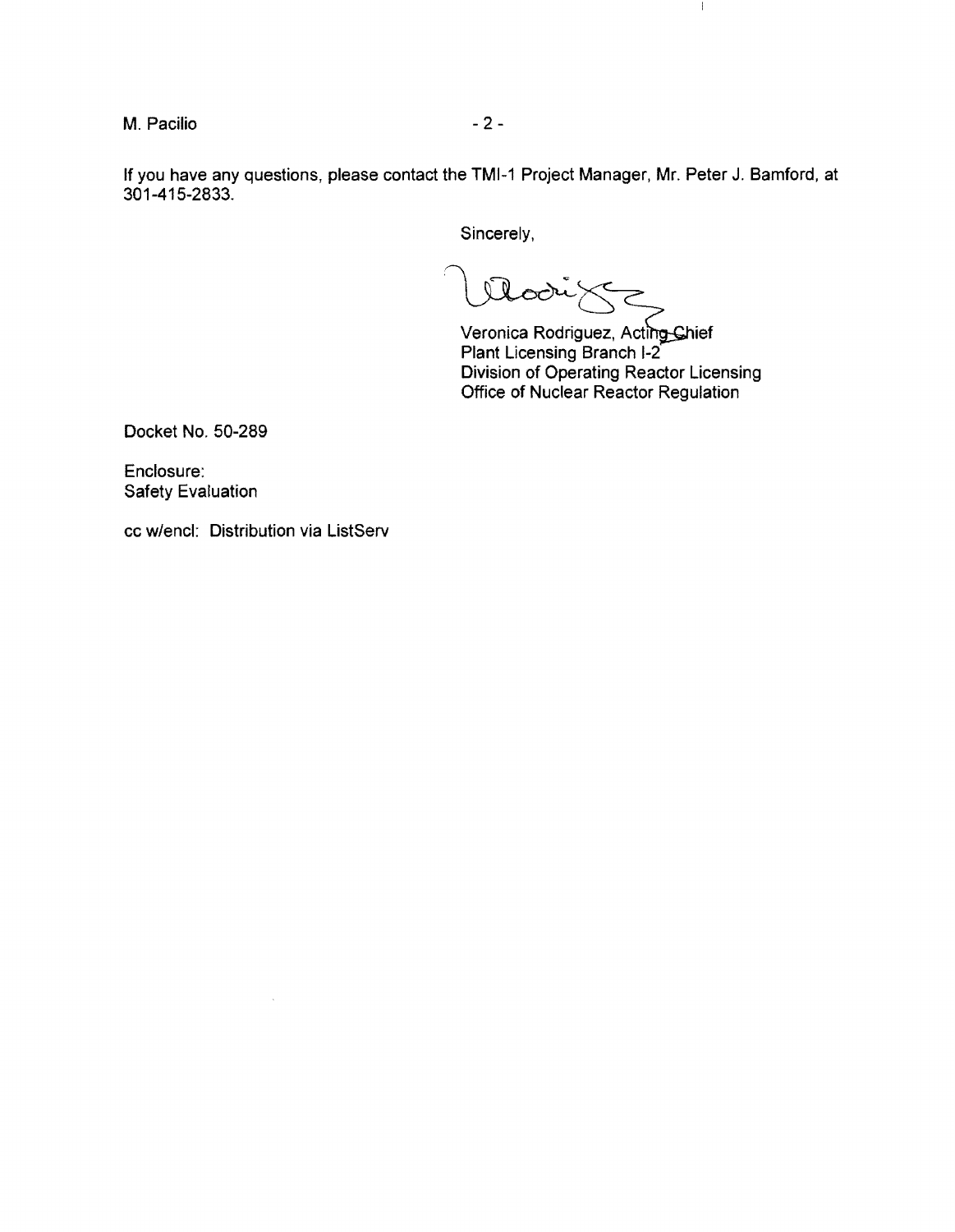

#### **UNITED STATES NUCLEAR REGULATORY COMMISSION** WASHINGTON, D.C. 20555-0001

# SAFETY EVALUATION BY THE OFFICE OF NUCLEAR REACTOR REGULATION

## REGARDING RELIEF REQUESTS PR-01. PR-02. AND VR-02

## ASSOCIATED WITH THE FIFTH 10-YEAR INSERVICE TEST INTERVAL

## EXELON GENERATION COMPANY, **LLC**

## THREE MILE ISLAND NUCLEAR STATION, UNIT 1

## DOCKET NO. SO-289

## 1.0 INTRODUCTION

By letter dated November 7,2012 (Agencywide Documents Access and Management System (ADAMS) Accession No. ML 12313A344), as supplemented by letter dated April 17, 2013 (ADAMS Accession No. ML 13108A003), Exelon Generation Company, LLC (the licensee) submitted proposed alternative requests PR-01, PR-02, and VR-02 to the U.S. Nuclear Regulatory Commission (NRC). The licensee proposed alternatives to certain inservice testing (1ST) requirements of the American Society of Mechanical Engineers (ASME) Code for Operation and Maintenance of Nuclear Power Plants (OM Code), for the 1ST program at the Three Mile Island Nuclear Station, Unit 1 (TMI-1), for the fifth 10-year 1ST program interval.

Specifically, PR-01 relates to a proposed alternative method for flow measurement during testing of the Nuclear Services Closed Cooling Water (NSCCW) Pumps. PR-02 requests approval for the use of ASME OM Code Case OMN-18, "Alternate Testing Requirements for Pumps Tested Quarterly within ±20 Percent of Design Flow," for various pumps in the TMI-1 1ST program. OMN-18 would allow the licensee to not perform the Comprehensive Pump Test (CPT) under certain conditions, applicable to certain pumps, as specified in the request. VR-02 would allow the licensee to utilize a tolerance band (grace period) to the intervals specified in the ASME OM Code, similar to the tolerance band allowed for surveillances in the plant technical specifications. Pursuant to Title 10 of the *Code of Federal Regulations* (10 CFR) 50.55a(a)(3)(i), the licensee proposed the use of the alternatives in PR-01 and PR-02 on the basis that the alternatives provide an acceptable level of quality and safety. Pursuant to 10 CFR SO.SSa(a)(3)(ii), the licensee proposed the use of the alternative in VR-02, on the basis that the ASME OM Code requirement presents an undue hardship without a compensating increase in the level of quality or safety.

## 2.0 REGULATORY EVALUATION

Pursuant to 10 CFR SO.SSa{f), "Inservice Testing Requirements," 1ST of certain ASME Code Class 1, 2, and 3 components must meet the requirements of the ASME OM Code and applicable addenda.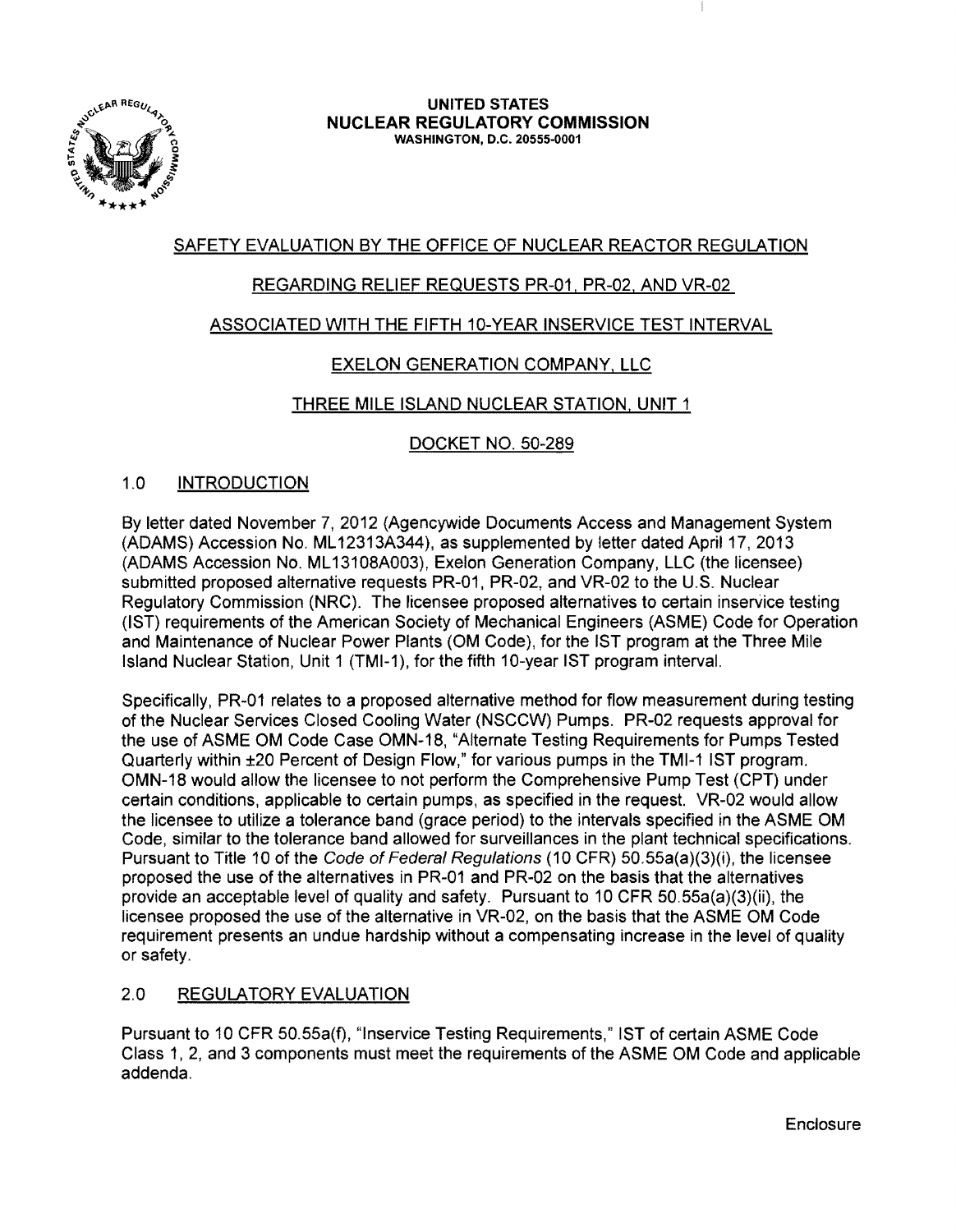Pursuant to 10 CFR 50.55a(a)(3), alternatives to ASME Code requirements may be authorized by the NRC if the licensee demonstrates that: (i) the proposed alternatives provide an acceptable level of quality and safety, or (ii) compliance with the specified requirements would result in hardship or unusual difficulty without a compensating increase in the level of quality and safety.

Based on the above, and subject to the NRC's findings with respect to authorizing the proposed alternatives to the ASME OM Code given below, the NRC staff finds that regulatory authority exists for the licensee to request, and the NRC staff to authorize, the alternatives requested by the licensee.

The Code of Record for the TMI-1 fifth 10-year 1ST program is the ASME OM Code, 2004 Edition with Addenda through OMb-2006. The TMI-1 fifth 10-year 1ST interval begins on October 15, 2013, and is currently scheduled to end on October 14, 2023.

#### 3.0 TECHNICAL EVALUATION

#### 3.1 Alternative Request PR-01, Nuclear Service Closed Cooling Water Flow Rate Measurement During Group A Tests

In this alternative, the licensee proposed the use of a modified quarterly Group A test for the 1ST of the NSCCW pumps. The NSCCW pumps have plant identification designators NS-P-1A, NS-P-1B, and NS-P-1C.

#### 3.1.1 The Licensee's Proposed Alternative

The ASME OM Code, Section ISTB-5121, "Group A Test Procedure," (b), states that "The resistance of the system shall be varied until the flow rate equals the reference point. The differential pressure shall then be determined and compared to its reference value. Alternatively, the flow rate shall be varied until the differential pressure equals the reference point and the flow rate determined and compared to the reference flow rate value."

According to the licensee, it is not practical to reduce the number of pumps in service to one to allow for single-pump testing during power operation due to the system design and plant operating requirements. The licensee also states that individual pump flow rates cannot be measured during the Group A test because the flow instrumentation for this system is located in the common discharge header for all three of the subject pumps. Further, according to the licensee, the piping configuration does not contain, nor would the system design permit, the installation of accurate individual pump flow measuring devices due to the turbulence caused by the valve and elbow configuration on the discharge of the pumps.

As an alternative to meeting the ASME OM Code requirements, the licensee proposes:

a. TMI, Unit 1 will continue to perform quarterly testing using a modified Group A test procedure as described above [in the application dated November 7, 2012, supplemented on April 17, 2013]. With two paired-pumps in service, the required Group A test parameters will be measured except for individual pump flow rate. Individual pump flow rates will be calculated and compared against calculated individual pump flow rate reference values. During this test, the differential pressure will be throttled to the reference value.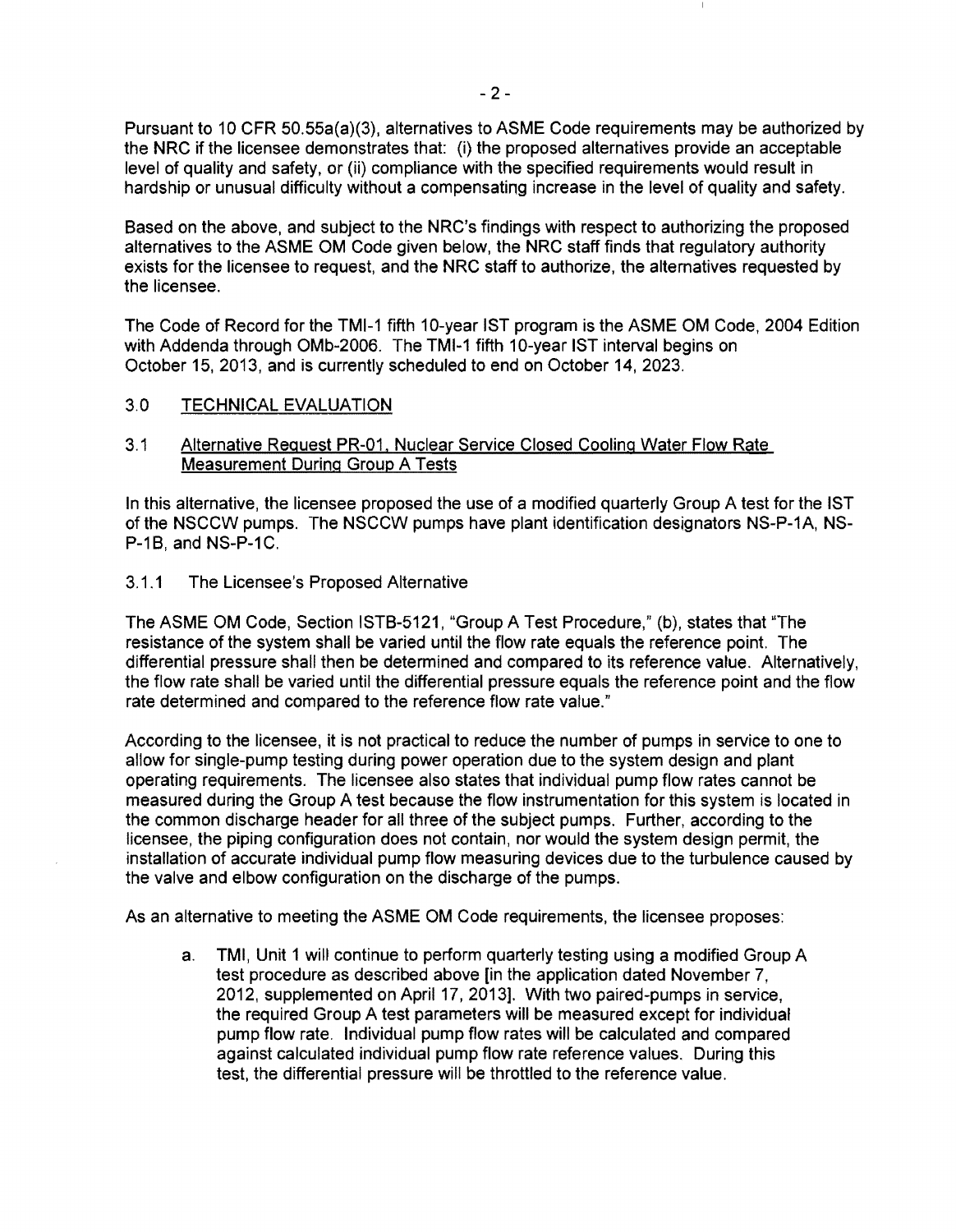- b. Vibration measurements will be recorded and compared to their reference values. Deviations from the reference value will be compared with the ranges specified in Table ISTB-5121-1 for Group A tests. Corrective actions will be taken in accordance with ISTB-6200.
- c. During testing of the subject pumps (quarterly and refueling), TMI, Unit 1 will perform full spectrum vibration analysis, which is done above Code required vibration testing.
- d. The pumps will continue to be tested individually in accordance ISTB-5123, "Comprehensive Test Procedure," during refueling outages.

## 3.1.2 NRC Staff Evaluation

The ASME OM Code, Table ISTB-3400-1, notes that Group A and Group B tests shall be performed quarterly, and CPTs shall be performed biennially. ISTB-5121 (b) requires that for Group A tests, the resistance of the system shall be varied until the flow rate equals the reference point. The differential pressure shall then be determined and compared to its reference value. Alternatively, the flow rate shall be varied until the differential pressure equals the reference point and the flow rate determined and compared to its reference value.

The three NSCCW pumps are centrifugal pumps. The flow instrumentation for this system is located in the common discharge header for all three of the subject pumps. Due to the system design and plant operating requirements, it is not practical to reduce the number of pumps in service to one to allow for single-pump testing during power operation. The licensee states that the piping configuration does not contain, nor would the system design permit the installation of, accurate individual pump flow measuring devices due to the turbulence caused by the valve and elbow locations in the piping configuration on the discharge of the pumps. Compliance with the OM Code requirement to measure individual pump flow rate would require installation of new piping or certain system modifications. As such, the licensee requests an alternative to the quarterly requirements of individual flow measurement, and proposes to calculate the individual pump flow rate from the combined flow measurements of three paired-pump tests (A-B, B-C, and A-C). The calculated individual pump flow rates will be compared against individual pump flow rate calculated reference values. The pump will continue to be tested individually in accordance with ISTB-5123 for CPTs during refueling outages. In addition, for the quarterly Group A tests and CPTs, TMI-1 will also perform a full spectrum vibration analysis for the affected pumps.

The NRC staff finds that the method of calculating individual flow rate from three-paired pump tests (A-B, B-C, and A-C) provides similar and equally acceptable flow rates for each affected pump, as opposed to individually measured flow rates. On the basis that direct measurements of individual pump flow rate is not available, and that the modified quarterly Group A test provides similar and equally acceptable results, the NRC concludes that the proposed alternative provides an acceptable level of quality and safety for testing the NSCCW pumps.

## 3.2 Alternative Request PR-02. Use of Code Case OMN-18

In this alternative, the licensee proposed the use of ASME OM Code Case OMN-18, "Alternate Testing Requirements for Pumps Tested Quarterly within ±20% [percent] of Design Flow," for the following pumps: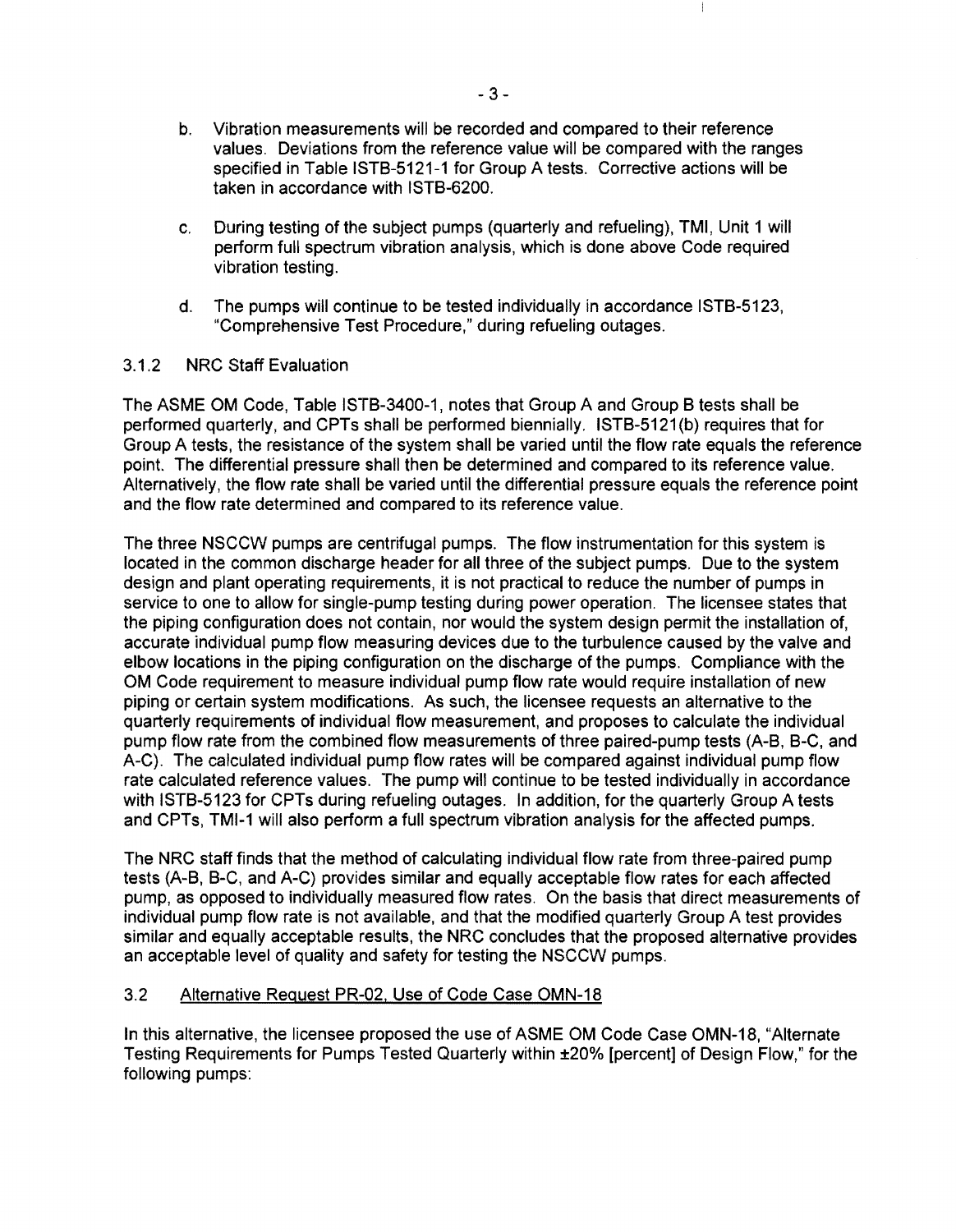| Pump           | Description                                  | Category |
|----------------|----------------------------------------------|----------|
| AH-P-3A        | Control Building Chilled Water Supply Pump A | Group A  |
| $AH-P-3B$      | Control Building Chilled Water Supply Pump B | Group A  |
| <b>BS-P-1A</b> | Reactor Building Spray Pump A                | Group AB |
| <b>BS-P-1B</b> | <b>Reactor Building Spray Pump B</b>         | Group AB |
| $DC-P-1A$      | Decay Heat Closed Cooling Water Pump A       | Group A  |
| $DC-P-1B$      | Decay Heat Closed Cooling Water Pump B       | Group A  |
| DR-P-1A        | Decay Heat River Water Pump A                | Group A  |
| $DR-P-1B$      | Decay Heat River Water Pump B                | Group A  |
| $SF-P-1A$      | Spent Fuel Cooling Pump A                    | Group A  |
| $SF-P-1B$      | Spent Fuel Cooling Pump B                    | Group A  |

The ASME OM Code Committee has approved Code Case OMN-18, which allows licensees to perform a Group A test in lieu of the biennial CPT if the Group A tests are conducted at ±20 percent of the design flow rate and pressure instruments that meet the CPT accuracy requirement of ±1/2 percent are used. This Code Case was not reviewed for approval in Regulatory Guide (RG) 1.192, "Operation and Maintenance Code Case Acceptability, ASME OM Code," dated June 2003.

## 3.2.1 The Licensee's Proposed Alternative

The licensee proposes that in lieu of the CPT requirements of the ASME OM Code, Table ISTB-3400-1, Group A tests will be performed quarterly within ±20 percent of the pump design flow rate, with pressure measuring instrumentation meeting the  $(\pm 1/2$  percent) instrument accuracy requirements of Table ISTB-3510-1 specified for the biennial CPT. In addition, the licensee has elected to restrict the upper limit for acceptable range to 106 percent of the reference value (flow rate or differential pressure), which is more conservative than the 110 percent upper limit established in Tables ISTB-5121-1 and ISTB-5221-1 for Group A tests.

Vibration testing will continue to be performed under the proposed modified Group A test and the acceptance criteria for vibration will be the same as required for Group A tests as shown in Tables ISTB-5121-1 and ISTB-5221-1.

The licensee states that using the provisions of the request as an alternative to the requirements specified in ISTB-3400 and Tables ISTB-3400-1, ISTB-5121-1, and ISTB-5221-1, will provide a reasonable alternative to the ASME OM Code requirements based on the determination that the proposed alternative will provide adequate indication of pump performance, permit consistent detection of component degradation, and continue to provide an acceptable level of quality and safety.

#### 3.2.2 NRC Staff Evaluation

The licensee is proposing to perform a quarterly 1ST for all the pumps listed above in accordance with a modified Group A test procedure, in lieu of a quarterly Group A test and a biennial CPT.

The ASME OM Code requires that for Group A pumps, a Group A test be performed every quarter, and a CPT be performed biennially. The Group A test is performed within ±20 percent of the pump design flow rate and the pressure instrument accuracy is ±2 percent. The upper limit

 $\frac{1}{2}$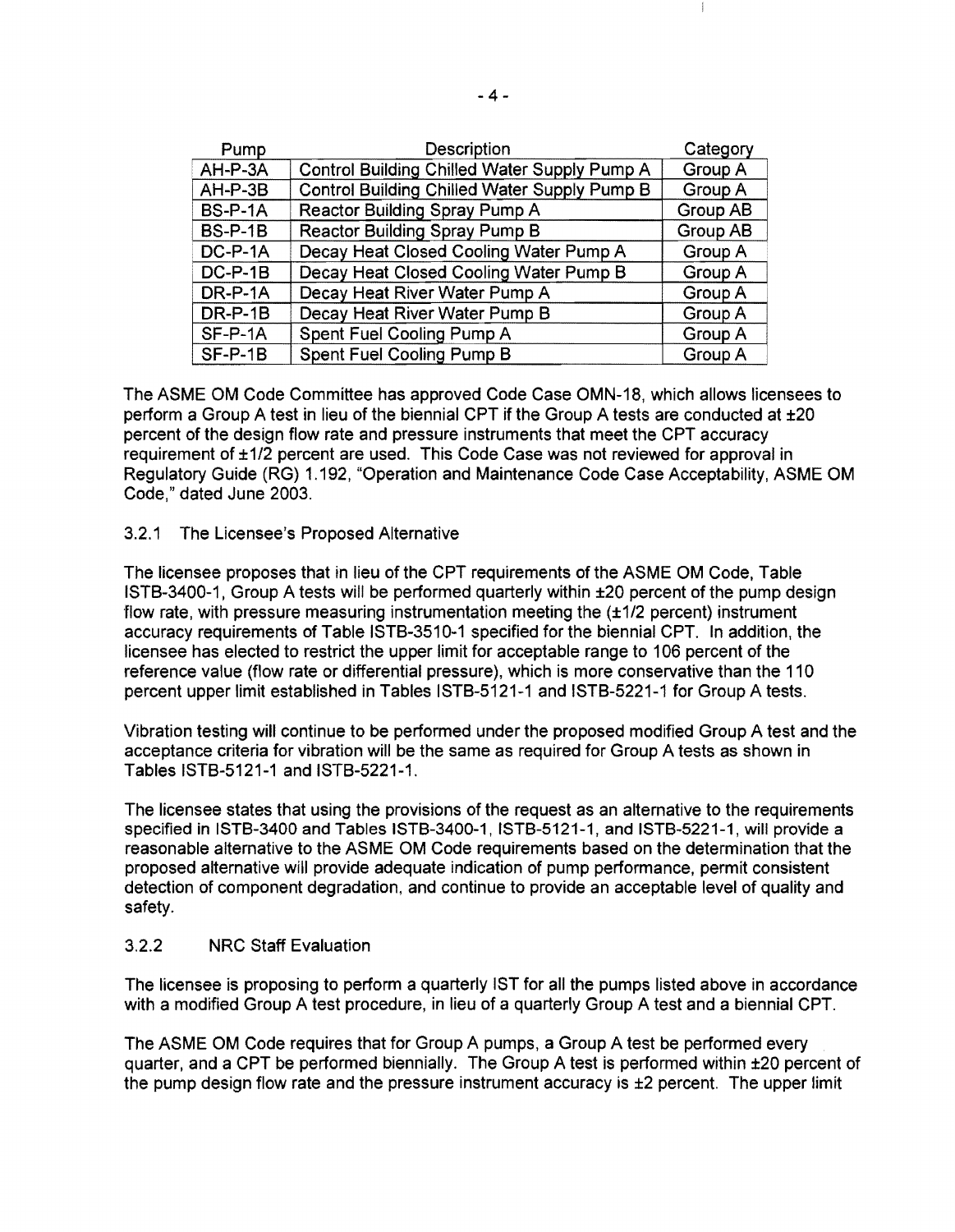for the "Acceptable Range" for flow rate and differential pressure is 110 percent of the reference values, and the high value for the "Required Action Range" for flow rate and differential pressure is greater than 110 percent of the reference values. The CPT is performed within ±20 percent of the pump design flow rate, the pressure instrument accuracy is ±1/2 percent, and the upper limit of the "Acceptable Range" and the high value for the "Required Action Range" for flow rate and differential pressure is 103 percent of the reference values. Vibration monitoring is performed during both the Group A tests and the CPTs.

The licensee proposes that for the pumps covered by this proposed alternative, a modified Group A quarterly test will be performed using ASME OM Code Case OMN-18, with modified "Acceptable" and "Required Action" ranges, and the biennial CPT will not be performed. The modified Group A quarterly test would be performed within ±20 percent of the pump design flow rate, using more accurate pressure instrumentation that is required for a CPT (±1/2 percent instead of ±2 percent). The licensee will use a more limiting upper bound of 106 percent of the reference value for the "Acceptable Range" for flow rate and differential pressure, in lieu of 110 percent of the reference value that is normally required by the ASME OM Code for Group A tests. However, this upper bound of 106 percent is greater than the upper bound value of 103 percent for the biennial CPT. Using more accurate pressure gauges and a more limiting "Acceptable Range" (compared to the Group A test "Acceptable Range") during every modified quarterly Group A test compensates for the elimination of the CPT with its more limiting "Acceptable Range" upper bound value of 103 percent.

OMN-18 was published in the 2009 Edition of ASME OM Code. This edition of the ASME OM Code has not been incorporated by reference into 10 CFR 50.55a, and OMN-18 has not been incorporated into RG 1.192. However, the NRC staff has reviewed OMN-18, and currently has no concerns with its use, providing that the upper end values of the Group A test "Acceptable Ranges" for flow and differential pressure are 106 percent of the respective reference values, and the high values of the "Required Action Ranges" for flow and differential pressure are greater than 106 percent of the respective reference values. The NRC staff considers the proposed alternative acceptable because all of the tests will be performed with pressure gauges with ±1/2 percent accuracy. The elimination of the CPT, with its more limiting "Acceptable Range" upper bound of 103 percent of the reference value, is compensated for by using more accurate pressure instrumentation on every quarterly test. Regular testing with more accurate instrumentation and tighter acceptance criteria will provide for better trending of pump performance. Therefore, the NRC finds that the proposed alternative provides an acceptable level of quality and safety for testing and acceptance criteria for the pumps specified in this proposed alternative.

## 3.3 Alternative Request VR-02, ASME OM Code Test Frequencies

This request applies to the frequency specifications of the ASME OM Code. The frequencies for tests are provided in various sections of the ASME OM Code, but do not include a tolerance band.

## 3.3.1 The Licensee's Proposed Alternative

According to the licensee:

ASME OM Code Section 1ST establishes the inservice test frequency for all components within the scope of the Code. The frequencies (e.g., quarterly) have always been interpreted as "nominal" frequencies (generally as defined in the Table 3.2 of NUREG-1482, Revision 1) and Owners routinely applied the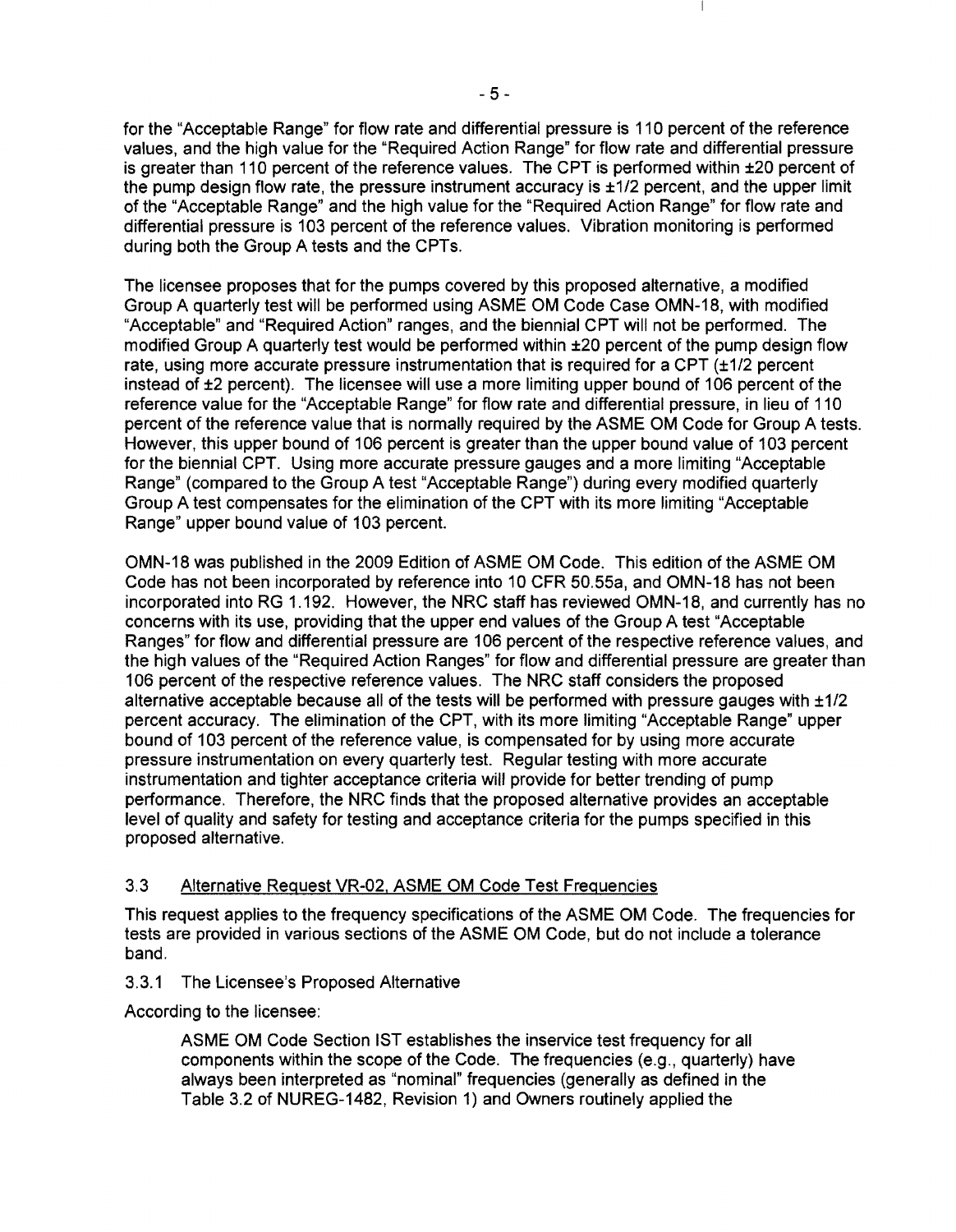surveillance extension time period (i.e., grace period) contained in the plant Technical Specifications (TS) Surveillance Requirements (SRs). The TS typically allow for a less than or equal to 25% extension of the surveillance test interval to accommodate plant conditions that may not be suitable for conducting the surveillance. However, regulatory issues have been raised concerning the applicability of the TS "Grace Period" to ASME OM Code required inservice test frequencies.

The lack of a tolerance band (grace period) on the ASME OM Code inservice test frequency restricts operational flexibility. There may be a conflict where a surveillance test could be required (i.e., its Frequency could expire), but where it is not possible or not desired that it be performed until sometime after a plant condition or associated Technical Specification is applicable. Therefore, to avoid this conflict, the 1ST should be performed when it can be and should be performed.

The NRC recognized this potential issue in the TS by allowing a frequency tolerance as described in the TMI Unit 1 TS SR 4.0.1. The lack of a similar tolerance applied to the OM Code testing places an unusual hardship on the plant to adequately schedule work tasks without operational flexibility.

Thus, just as with TS required surveillance testing, some tolerance is needed to allow adjusting ASME OM Code testing intervals to suit the plant conditions and other maintenance and testing activities. This assures operational flexibility when scheduling surveillance tests that minimize the conflicts between the need to complete the surveillance and plant conditions.

The licensee's alternative proposes to adopt wording equivalent to the ASME Board of Nuclear Codes and Standards (BNCS)-approved OM Code Case OMN-20, for determining acceptable tolerances for pump and valve test frequencies. This Code Case was approved by the ASME OM Code Standards Committee in February 2012. The proposed alternative applies to the various frequency specifications of the ASME OM Code for all pumps and valves contained within the 1ST Program scope.

The licensee's proposal states:

ASME OM Code establishes component test frequencies that are based either on elapsed time periods (e.g., quarterly, 2 years, etc.) or on the occurrence of plant conditions or events (e.g., cold shutdown, refueling outage, upon detection of a sample failure, following maintenance, etc.).

- a. Components whose test frequencies are based on elapsed time periods shall be tested at the frequencies specified in ASME OM Code Section 1ST with a specified time period between tests as shown in the table below and as defined in TMI, Unit 1 TS Section 1.25.
- b. The specified time period between tests may be reduced or extended as follows:
	- 1) For periods specified as less than 2 years, the period may be extended by up to 25% for any given test. This is consistent with TMI, Unit 1 TS Section 1.25, "FREQUENCY NOTATION."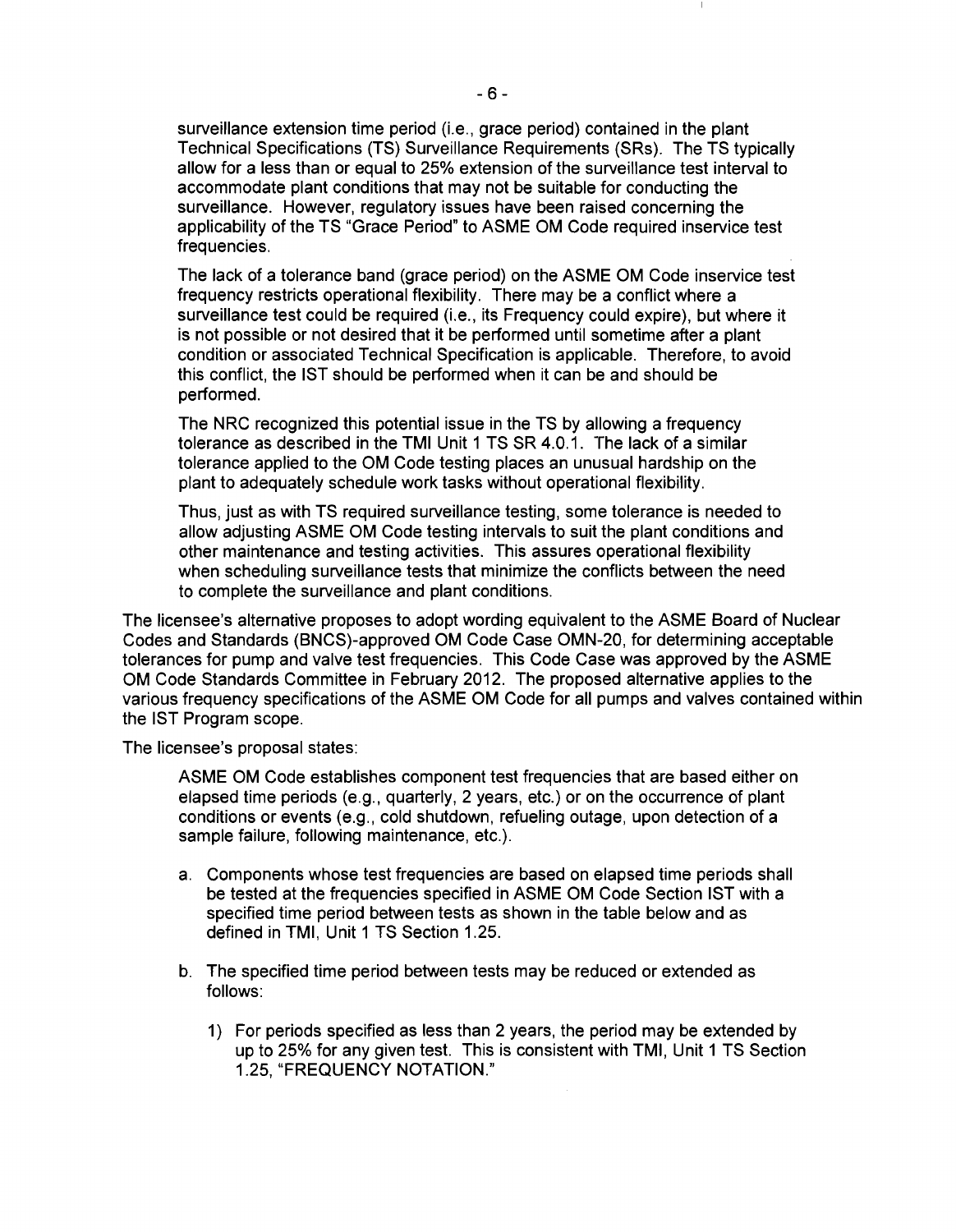- 2) For periods specified as greater than or equal to 2 years, the period may be extended by up to 6 months for any given test.
- 3) All periods specified may be reduced at the discretion of the owner (i.e., there is no minimum period requirement).
- 4) Period extensions may also be applied to accelerated test frequencies (e.g., pumps in Alert Range).

| Frequency           | Specified Time Period Between Tests (all<br>values are 'not to exceed'; no minimum<br>periods are specified) |
|---------------------|--------------------------------------------------------------------------------------------------------------|
| Quarterly           | 92 days                                                                                                      |
| (or every 3 months) |                                                                                                              |
| Semiannually        | 184 days                                                                                                     |
| (or every 6 months) |                                                                                                              |
| Annually            | 366 days                                                                                                     |
| (or every year)     |                                                                                                              |
| x Years             | x calendar years                                                                                             |
|                     | where 'x' is a whole number of years $\geq 2$                                                                |

c. Components whose test frequencies are based on the occurrence of plant conditions or events (e.g., cold shutdown, refueling outage, upon detection of a sample failure, following maintenance, etc.) may not have their period between tests extended except as allowed by the ASME OM Code.

Period extension is to facilitate test scheduling and considers plant operating conditions that may not be suitable for performance of the required testing (e.g., performance of the test would cause an unacceptable increase in the plant risk profile due to transient conditions or other ongoing surveillance test or maintenance activities). Period extensions are not intended to be used repeatedly merely as an operational convenience to extend test intervals beyond those specified. This request is not applicable to frequencies in Subsection ISTD.

#### 3.3.2 NRC Staff Evaluation

Historically, licensees have applied, and the NRC staff has accepted, the standard TS definitions for 1ST intervals (including allowable interval extensions) to ASME OM Code required testing (Reference NUREG-1482, "Guidelines for Inservice Testing at Nuclear Power Plants," Revision 1, Section 3.1.3). Recently, the NRC staff reconsidered the allowance of the TS testing intervals and interval extensions, for 1ST not associated with TS SRs. As noted in Regulatory Issue Summary (RIS) 2012-10, "NRC Staff Position on Applying Surveillance Requirements 3.0.2 and 3.0.3 to Administrative Controls Program Tests," the NRC determined that programmatic test frequencies can't be extended in accordance with the Improved Standard TS SR 3.0.2. This includes all 1ST described in the ASME OM Code not specifically required by the TS SRs.

Following this development, the NRC staff sponsored and co-authored an ASME OM Code inquiry and Code Case to modify the ASME OM Code to include TS-like test interval definitions and interval extension criteria. The resultant BNCS-approved Code Case OMN-20, was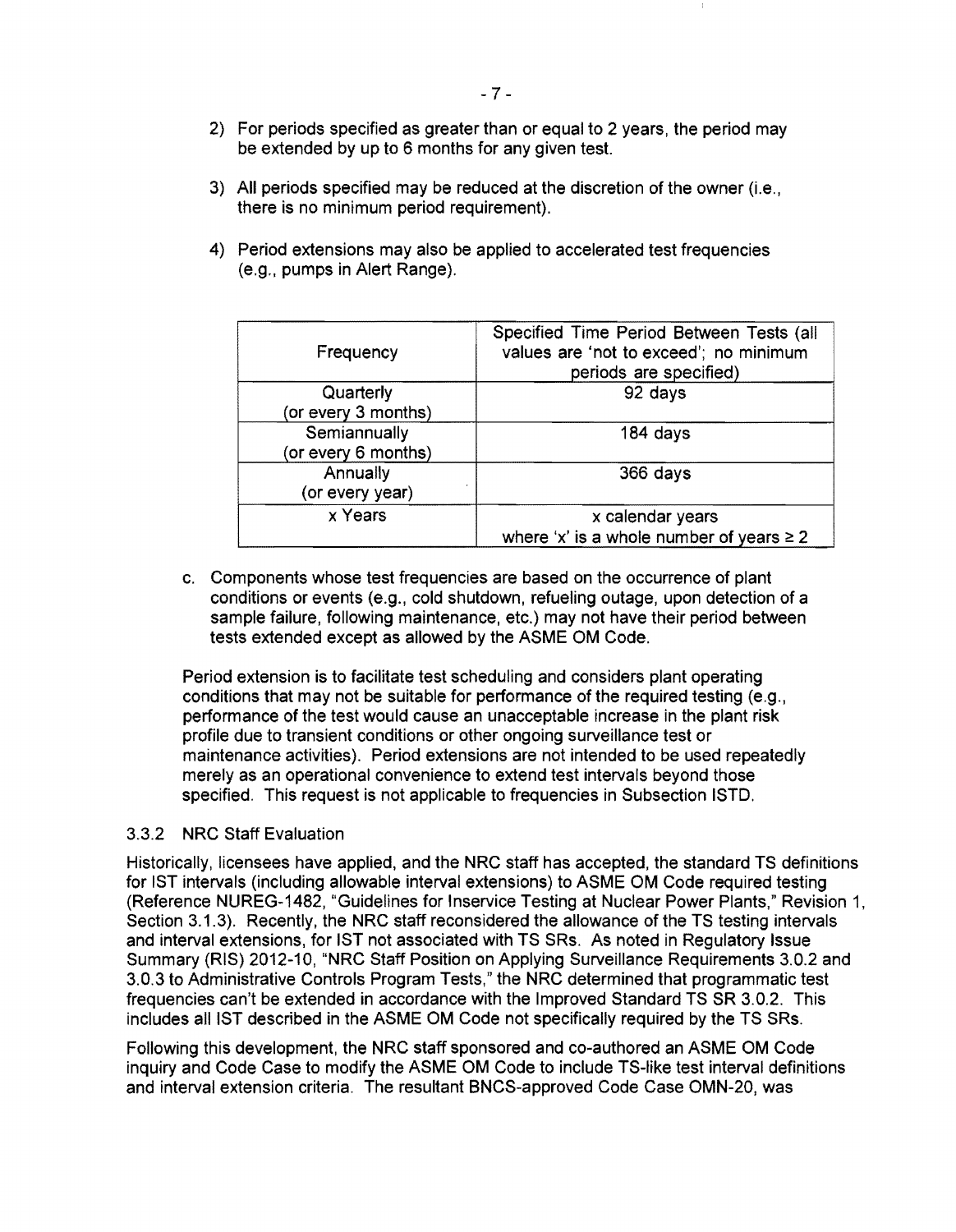approved by the ASME Operation and Maintenance Standards Committee on February 15.2012. with the NRC representative voting in the affirmative on this proposed Code Case. The licensee proposed to adopt language equivalent to the BNCS-approved Code Case OMN-20.

The NRC staff finds that requiring the licensee to meet the ASME OM Code requirements, without an allowance for defined frequency and frequency extensions for 1ST of pumps and valves, results in a hardship without a compensating increase in the level of quality and safety. Based on the prior acceptance by the NRC staff of the similar TS test interval definitions and interval extension criteria, the staff finds that implementation of the test interval definitions and interval extension criteria contained in the ASME BNCS-approved OM Code Case OMN-20 is acceptable. Allowing usage of an alternative equivalent to Code Case OMN-20 provides reasonable assurance of operational readiness of pumps and valves subject to the ASME OM Code 1ST.

## 4.0 CONCLUSION

As set forth above. the NRC staff has determined that for alternative requests PR-01 and PR-02, the proposed alternatives provide an acceptable level of quality and safety. For alternative VR-02. the proposed alternative provides reasonable assurance that the components are operationally ready. Accordingly, the NRC staff concludes that the licensee has adequately addressed all of the regulatory requirements set forth in 10 CFR 50.55a(a)(3)(i) for requests PR-01 and PR-02. The NRC staff also concludes that the licensee has adequately addressed all of the regulatory requirements set forth in 10 CFR 50.55a(a)(3)(ii) for request VR-02. All other ASME OM Code requirements for which relief was not specifically requested and approved remain applicable. Therefore, the NRC staff authorizes alternative requests PR-01. PR-02 and VR-02. as proposed, at TMI-1, for the fifth 10-year 1ST program interval, which begins on October 15, 2013. and is scheduled to end on October 14,2023.

Principle Contributors: J. Huang, NRR R. Wolfgang, NRR J. Billerbeck, NRR

Date: August 15, 2013